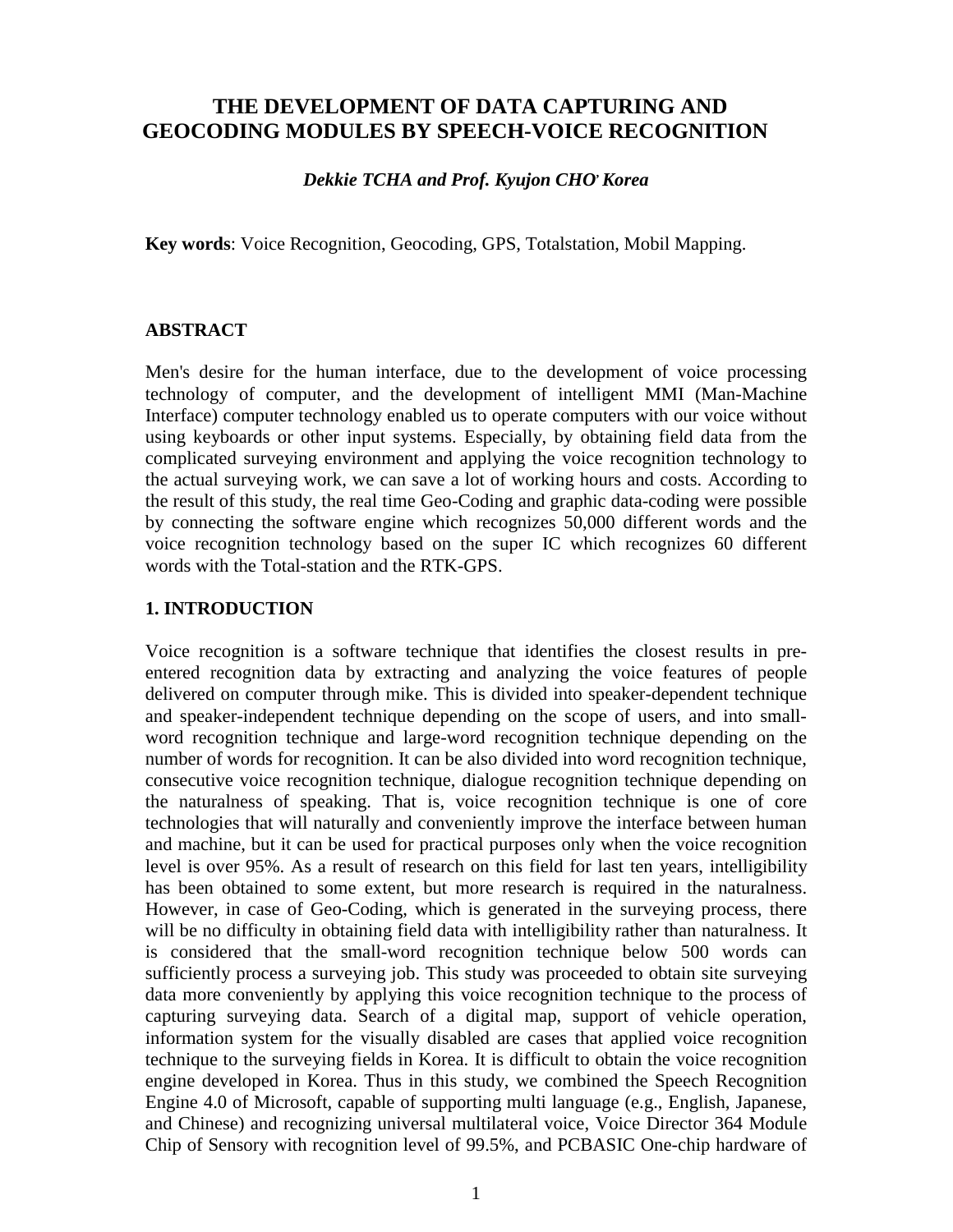Single Board Computer type, developed by Comfile Co., Ltd. In Korea. Also, we performed modularization and programmed to apply voice recognition technology to data acquisition and graphic processing by connecting Total Station, a measuring instrument, with Real Time Kinematic GPS, using Delphi 5.0 of Insprise Co., Ltd., a software development language.

#### **2.VOICE RECOGNITION AND COMBINATION SYSTEM**

Voice recognition technique can process data capturing more promptly than the existing process by keyboards or mouse, and can be used in working environment where these devices cannot be used. In addition, since it is easy to move and control the device, and does not require repetitive key input and mouse works, it can remove the monotonous and tedious process of entering data. As it allows Voice User Interface(VUI) including telephone line and modem, several users can work on it at the same time. In particular, it is economic in saving data since it can save more data with smaller capacity than voice signal. Voice recognition system processes the signal obtained from the signal sound of voice by several forms of recognition theory. Voice recognition techniques include Furistic algorithm by Fuzzy theory, Hidden Markov Modeling by real time visual chance, linear forecast factor, vector unit couple speech, NN(Neural Network) skill which uses formal learning ability by the human neural network. In particular, Natural Speaking technology at the stage of voice recognition converts the recognized information and text information to voice information based on various languages, to be more accessible to human dialogue mode, and currently achieves multi-language interpretation. Voice recognition technique has approached the stage of maturity; Microsoft USA loads voice recognition and natural speaking technology as one of core engines of Windows 2000. Top 3 companies including AT&T, Lucent Technologies and Motorola have developed VXML(Voice Extensible Makeup Language) technology which enables to search various information over the Internet through telephone and voice recognition software, and played a pivotal role in development of web-based contents services and voice recognition applications through phone. In particular, it is expected to be applied in surveying fields by entering the data using portable devices. Even though this voice recognition technique is still limited to the English speaking countries, it is expected to bring sweeping changes to the paradigm of customer marketing and multilingual support in the future.

#### **2.1 Recognition System in terms of Software**

Voice recognition engine developed by MS requires equipment to recognize voice, including mike for conversion of electric waveform signal of voice, digital processing voice card, speakers for reproduction of voice, voice recognition engine-speaking recognition engine-application soft. Voice recognition is to convert the voice signal captured from mike or phone, and to enable the function processing of computer, input of data, document works. And it requires the technique to reduce the stage of this voice recognition. This automatically recognizes the human voice with API, which can directly access to the independent hardware, and carry out interface filters to enable the user to do the works he wants. In case of notebook, these devices are integrated as one to enable the implementation without separate additional devices. Next, by processing the speaking voice, converting signal and operation system process in terms of hardware, it raises the word recognition rates through application of unique recognition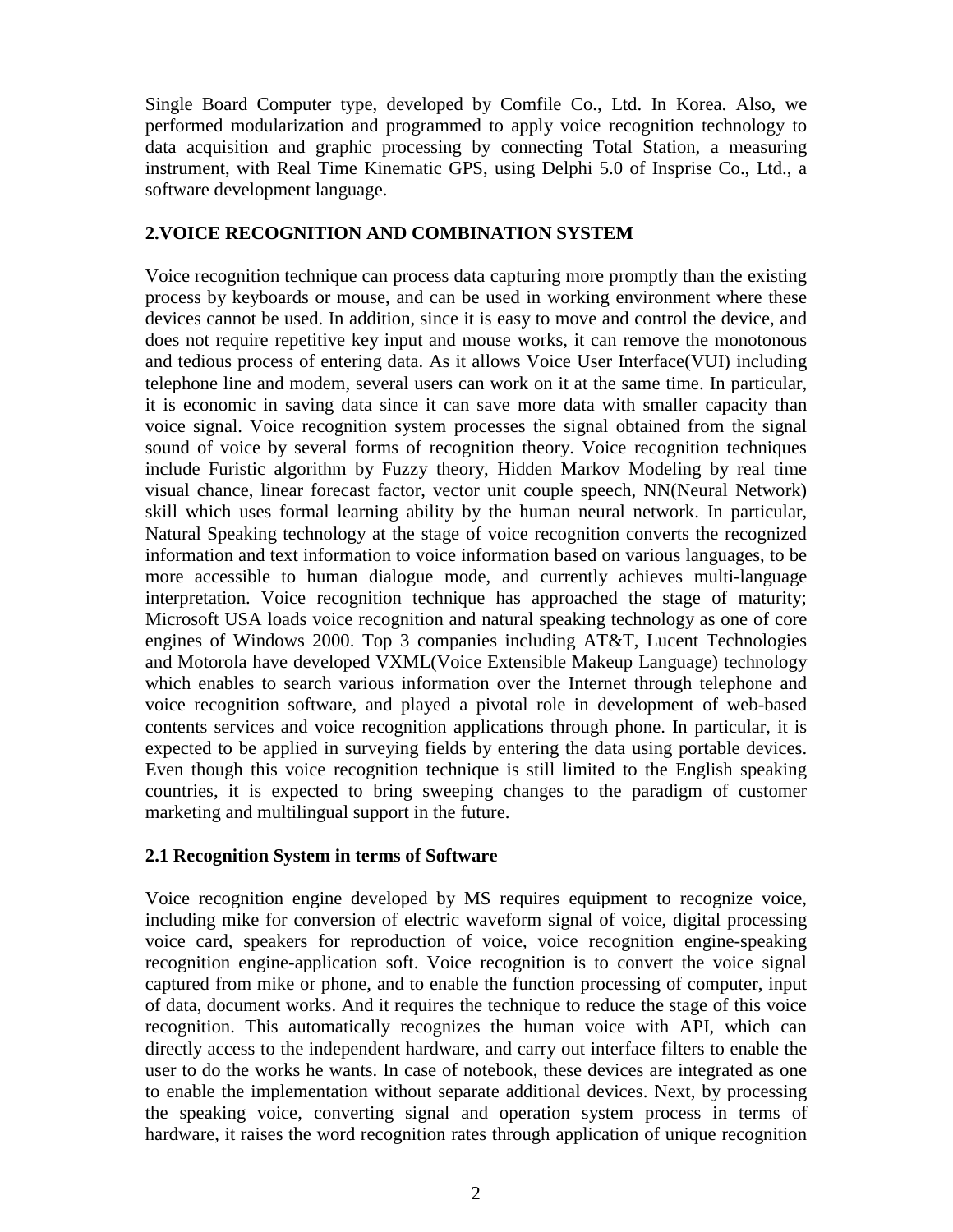algorithm, voice recognition speed and training. When enabling the voice recognition in Windows environment, the words required in operating system and open menu-select menu-scroll-check box-select-click are set to be automatically executed without preparation of application. Accordingly, since the voice recognition for basic operation of Windows does not necessitate the preparation of separate program, it is sufficient to prepare program on the factors required for surveying only. Then, declare the procedure for this Window control as follows:

API Function : AddControl(controlHandle, 'control name', 'ctrlvoc',

GrammarVocabulary, NullArray,0,windowHandle);

Engine used : mscsrl.exe - Microsoft Speech Recognition Engine V.4.0 msttsl.exe - Microsoft Text-to-Speech Engine V.4.0



**Fig**. Structure of Voice Recognition Modules

#### **2.2 Voice Recognition in terms of Hardware**

Thanks to the advanced technology on voice processing speed by neural network algorithm, it is featured to implement voce recognition with moderate price, with small memory capacity than RISC chip. Voice recognition in terms of hardware builds in the voice recognition technique in single chip. It transmits the result through voice recognition and A/D signal conversion to EEPROM/ROM/Digital I/O, after preparing separate rules by communication, makes this as event, and prepares the software program to fit the requirement of users. Since there is a limit in memory when using



hardware IC chip, the user should do recognition train directly, and in this case, it is operated as speaker-dependent recognition type. This voice recognition in terms of hardware saves the pattern of voice when it succeeds in recognition through trainings repeated more than 2 times. It is based on neural network theory, and can carry out rapid search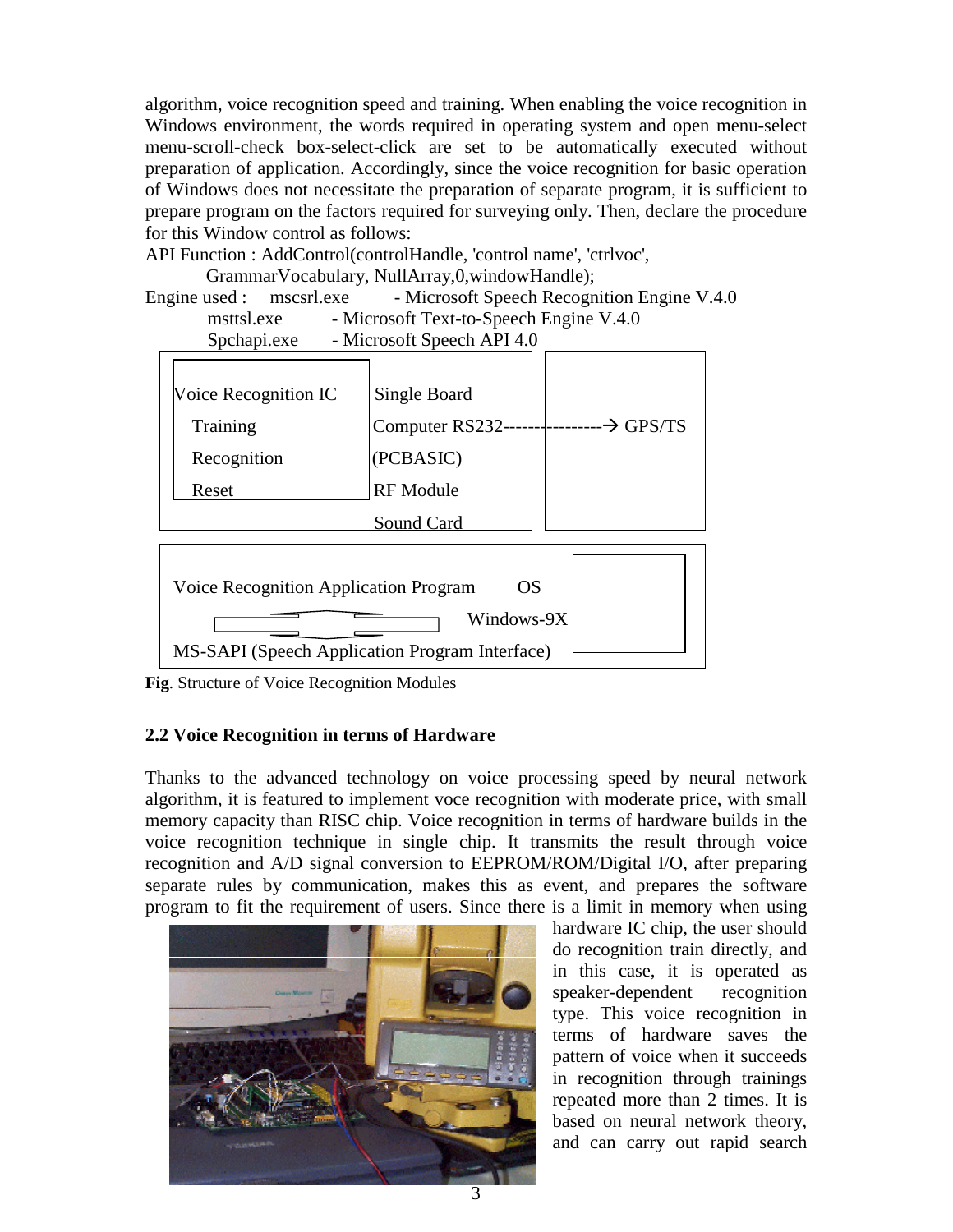when listening for recognition. First of all, it is necessary to establish command system to be operated in software, define the word, set the training mode on IC, and execute the command by the verification and application mode of recognition repeated. In this case, it forms separate IC circuit, process the surveying performance in graphic, and connect it with notebook for operation.

#### **2.3 Message Function**

To report the result from surveying or the completed recognition to the user, it applies the message function from speaking engine, separate from character message, and applies the technique of changing the document for information on next process to voice. In this way, it delivers various messages to the surveyor. Almost all voice recognition engines contain Text-To-Speech.

#### **2.4 Voice Training/Modeling Process**

Since voice differs per person, it declares different models for several voices and selects the model similar to voice model of users, increasing the recognition rates. Since voice recognition engine supports more than 10 voice model, it can be reset whenever necessary or for lexical definition. It can determine the adoption of command based on statistical recognition rates by separate voice training. The process of voice recognition in surveying prepares the word and menu system for analysis of attribute, graphic processing and words required for orientation and operation of surveying instruments, which is necessary for surveying, and carries out repetition training to increase the recognition rates. In this case, since speaker-dependent recognition is mostly carried out, it is necessary to take care to make it as a natural speaking with proper tone and pitch. Since existing recognition engines record below 69%, surveying process should be carried out after improving the recognition rates over 90%, after training process. To enable several users to carry out works at the same time, it adopts the required mode among single mode, single series listening mode and group mode, and consecutively train the same command in the stages as shown below.  $1<sup>st</sup>$  stage requires the ability of understanding the words and sentence structure, following the signal processing by voice recognition. But it should train the words required for surveying with artificial intelligence technique.

| $\le$ Stage of training voice recognition $>$ |                     |
|-----------------------------------------------|---------------------|
| 1) After pressing Train key: "Say word one"   | 2) User : "Measure" |
| 3) Voice Direct 364 : "Repeat"                | 4) User : "Measure" |
| 5) Repeat the process from 1) to 4)           | 5) Save the result  |

### **3. CONFIGURATION AND OPERATION OF MODULE**

To prepare the application by voice recognition, it is necessary to operate the engine to be connected with computer. In general, the engines, developed by MS and AT&T, have been widely used. In this thesis, we used voice recognition engine V4 of MS, operated it with Windows-9X/NT at the same time, controlled mike and speaker by API function, set the voice pattern of the person who talked, received or controlled the surveying performance by surveying program using serial communication, and processed and saved the performance through recognition system. Main programming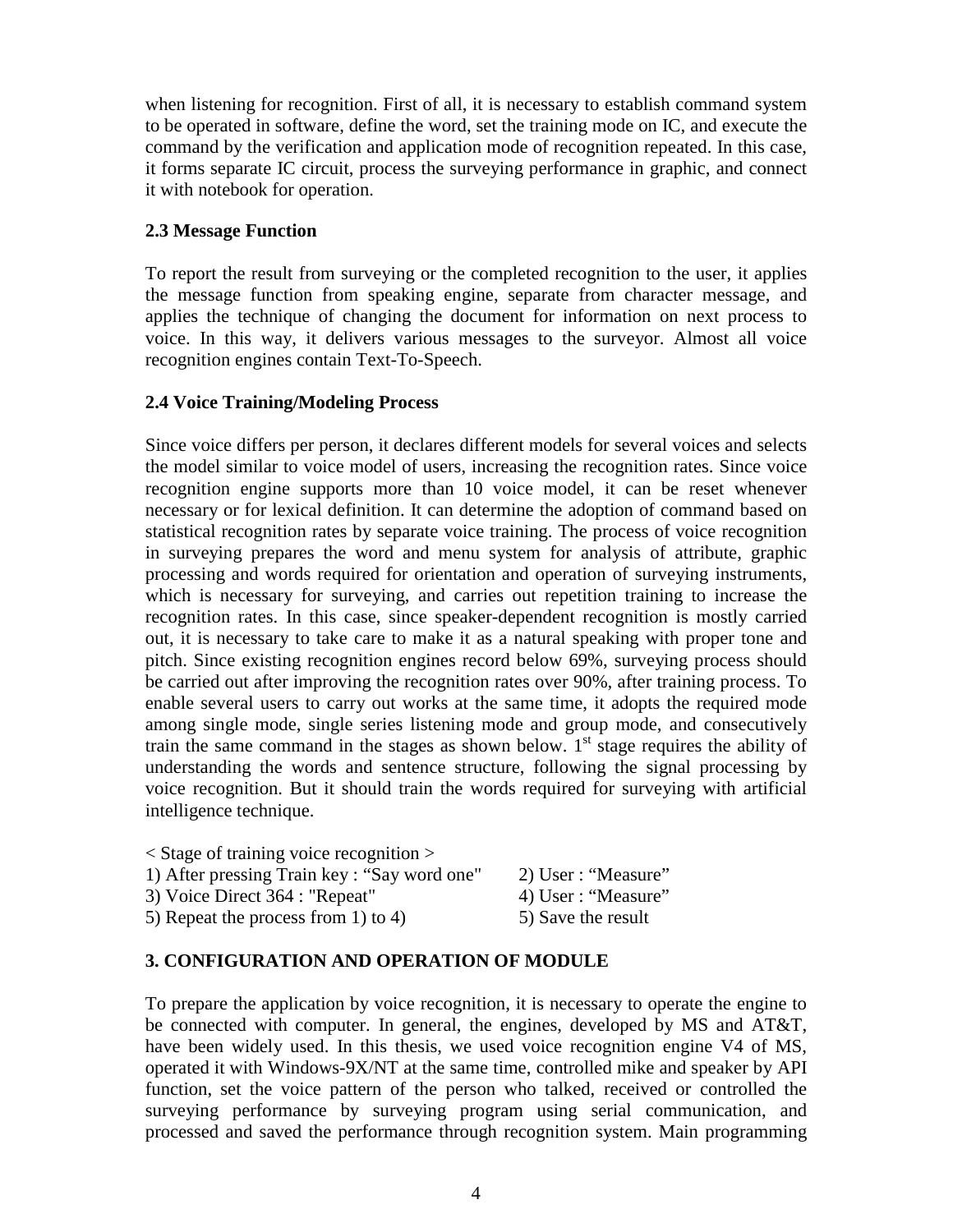modules were configured with modules of signal conversion process by Single Board chip due to the IC operation for voice recognition, generation of code by serial communication, modules for processing graphic and receiving the GPS performance. In addition to hardware module, it passes through training process to raise the degree of understanding, compress into several words and passes through standardization process. The minimum words required for processing surveying process, and geo-features of ground facilities are the graphic recognition words for CAD screen processing, surveying words to be used in the setup an instrument point – orientation of back sight – observation and recording process, which are required in surveying, and the words for processing topology and selecting the code to classify the geo-feature. Of course it is possible to use lots of recognition words, but the user may not remember the words, if it is too much.

#### **4. APPLICATION AND ANALYSIS OF VOICE RECOGNITION**

Geo-feature can be largely divided into surveying activities and geo classification information. Surveying software, surveying standard of each country, surveying organization have its unique coding system. The management of this geo-feature often uses unique methods given the efficiency of program, the features of works at organization. To unify the diversity, it converts the external file using Look-Up Table to change the definition between codes. The efficiency is high only when adopting the minimum number of recognition words required for voice recognition through analysis per feature of code. This coding data vocalizes error and warning message, the message on accuracy of surveying, work confirmation message, CAD screen operation, graphic processing. This voice recognition module uses the method of using sound cards in Notebook in terms of software, and the method of forming separate hardware and IC, and transmitting the commands by serial communication. Software module receives the data from communication port of GPS receiver, converts the GPS performance, the longitude and latitude coordinates of NMEA(National Marine Electronics Association) to national coordinates, and processes the works of classifying the attribute, Tag and event work on surveying point, screen display of receiving coordinates. It consists of the preparation of the words required for surveying and voice recognition, inspection of recognition level, Speech-to-Text training and the process of inspecting and processing the exactness. By operating this software, it can provide the security measures by speaker-dependant, easy and convenient working environment, by avoiding the limit of simple key entering works.

#### **4.1 Application of Geo Coding on Total Station**

For surveying works, install instrument point where is the standard point of surveying, enter the coordinate of back sight point, and generate the operation code. Then, calculate the coordinates of instrument height and back sight point, prism height and reference orientation angle, and call the voice recognition command to set the instrument installation and back orientation. Then, collimate on all points, execute the command by voice recognition words without keyboard work, and enter the classification code of surveying point. Then, execute graphic processing and topology processing. In case of graphic processing, use separate prefix or attribute, using surveying performance and graphic narrator. Almost all uses prefix or narrator (Ex: X,Z,-,GPS, TS, STN,BK,SS---), but direct graphic processing at site is more effective.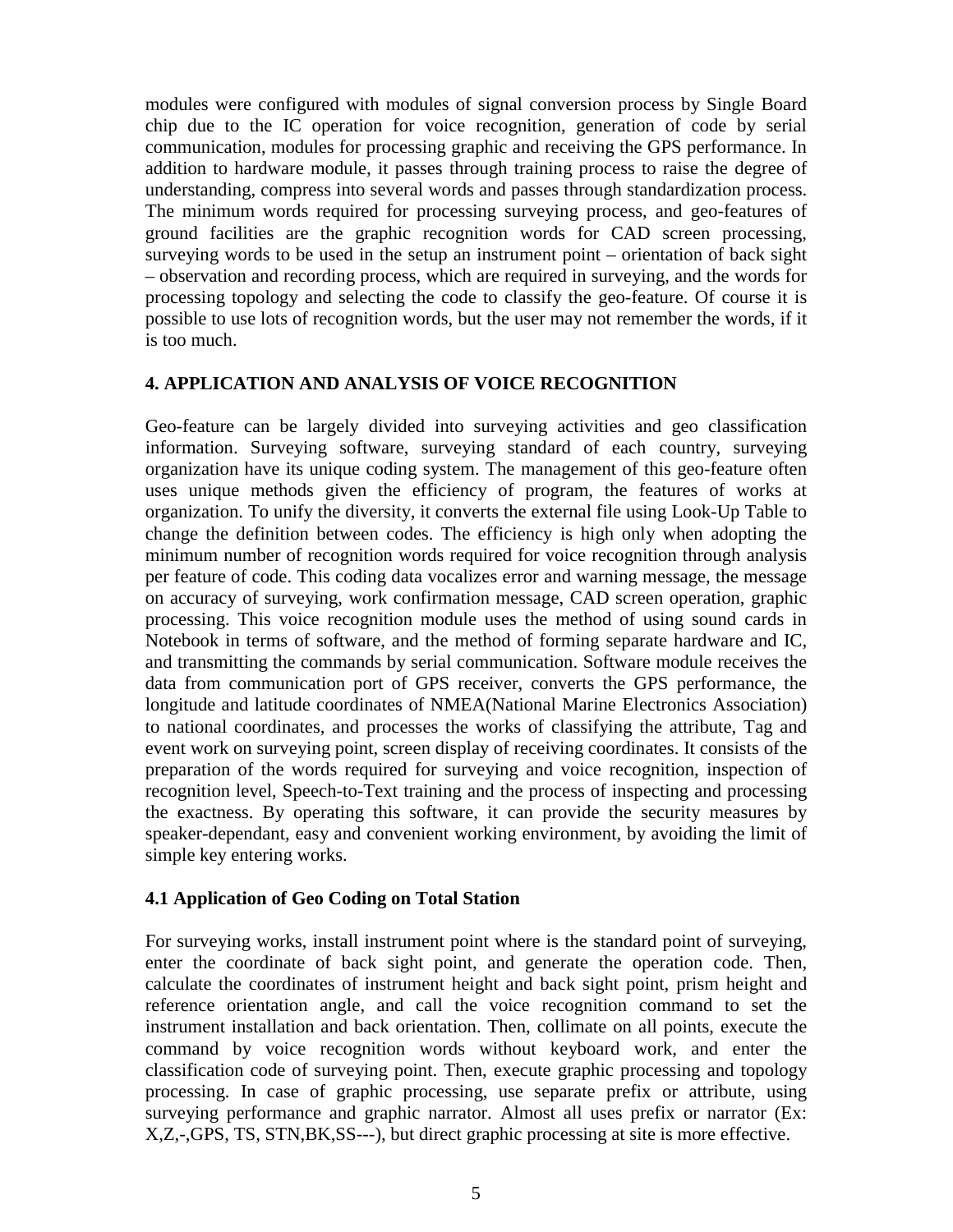#### **4.2 Application of RTK(Real Time Kinematic)GPS**

Since GPS provides location information in real time, convert it to regional coordinates using the parameter with current regional coordinates. In particular, determine whether there is a consecutive surveying in accuracy from the information, deliver the message to user, and finally capture it in accordance with coding process. After back processing on this, this can be converted to the data that user wants. The relations among these works pass through the process as shown below.

- Determine the coordinates of reference station of RTK GPS and RTCM broadcasting by Radio
- Calibration of Rover station by RTCM
- Extract the location information from NMEA and determine the parameter of regional coordinate conversion and use the conversion of local coordinates
- Track the graphic display of location information (GPS location), screen or CAD process by voice recognition,coding process of topography by voice recognition
- Post-process of observation data

Accordingly, the voice recognition system is applied with both total station and GPS at the same time, it may make the worker feel tedious, depending on the performance of hardware, when searching surveying point and processing the topology if several persons survey the same region. However, since most daily work amount is below 1,000 points, it does not cause any big problems.

#### **4.3 Case of Application**

Since voice recognition engine enables to carry out the interface function between computer and human interface, it applied this to two aspects of structured data entering and graphic work process in the complicated site data capturing process that accompanies the surveying. For the former, connect it with surveying CAD program indoors, and track the surveying points and other points through voices in a short time, including movement, expansion, reduction and scroll of screen. Since it saves the process of key entering process from the computer works, it makes the site surveying works easy. In particular, it can process the separate works in coding process by GPS. For this graphic processing, present the existing CAD DXF sketch or data of existing graphic pattern on the screen, and then, process the topology point of surveying relation in coding works by voice. For preparation of program, first determine the conversion variable of GPS coordinates in system, receive the data of \$GPGGA form of original GPS land surveying coordinates, the method of using regional coordinate performance converted by direct parameter at controller in NMEA-0183(National Marine Electronics Association) sentence, adopt the oval and reflection method in PC, calculate the parameter and convert it. Display the antenna location due to real time movement using this coordinate, import the existing digital map data and screen processing function. Then operate voice recognition engine, and carry out coding per geo classification, topography and operation of machine related to surveying work and graphic processing(CAD) by combination and recognition of voice.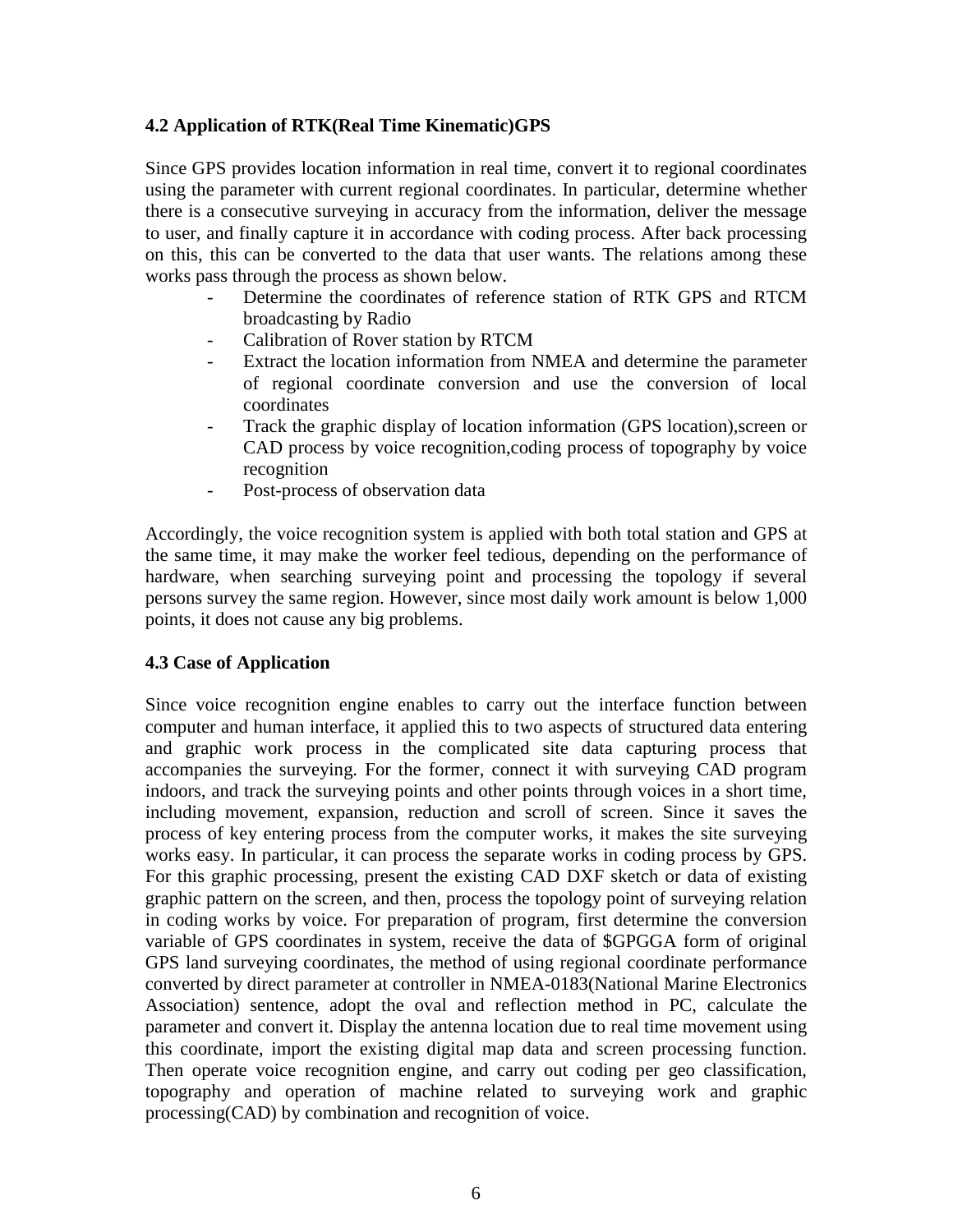Coding Processing of GPS Data

Since GPS data consists of Point Number, Time, Position, Quality, Attribute, Topology, Reference information, the process of operation codes of surveying work such as Totalstation is not required. That is, it does not require weather information for compensation, information on prism height and machine height, setup process of orientation angle on machine point and back sight. Surveying time, point name, coding and [String] process are required.

- LUT(Look Up Table) code processing The method of code is divided into character code and number code. It is easy to recognize the character code in operating and preparing the program, but it has the complicated entering process and hardware processing. Convert the definition using LUT to convert the unique code of organizations and software for office job, software for site data capturing, and site code system conversion.

- Neutral file processing Since structure of field observation file is obtained using unique forms of hardware, it is to process this in surveying software for office job.

#### **4.4 Result of Experiment**

As a result of applying voice recognition in site surveying, the length of movement among machine points in total station is long, and the daily work amount is about 700 points. In case of GPS, since it enables to survey about 2,000 points, the distance among surveying points are relatively short, and the configuration of equipment is complicated, it is more effective to use voice recognition technique. Hardware IC shows prompt response speed of 1-2 seconds, demonstrating the fact that recognition rate is over 90%. However, it was difficult since the recognition rate in software has 2-3 second latency, and the recognition rate is below 90%. Accordingly, it is more effective to use by hardware IC rather than to use software recognition method. However, it still has problem in that the available number of words to be recognized in hardware is only 60 words at maximum.

### **5. CONCLUSION**

There is a limit in computer technology in natural sketch in terms of voice recognition. Since lots of constraints are given in personal features, surrounding environment and computer environment, voice recognition cannot be perfectly commercialized and launched into the market. However, it is expected that the technology transcending the human real time will be emerged due to development of computer environment and processing algorithm. The use of recognition technology in surveying areas will be essential. Korean recognition engine has been developed in several institutes, and in particular, Korean technology has developed voice recognition IC, and is expected to advance the days of application in surveying areas. Despite voice recognition in surveying, voice recognition in capturing the site data using few word recognition has many merits. In case of speech, since there are lots of stop times for more than 2 persons in particular in total-station, and warning message, confirmation and information message, the application of voice recognition system has no significant meaning. However, since voice recording system and recognition system can be applied to observation of real time GPS and preparation of geo-featuring in moving object, it is